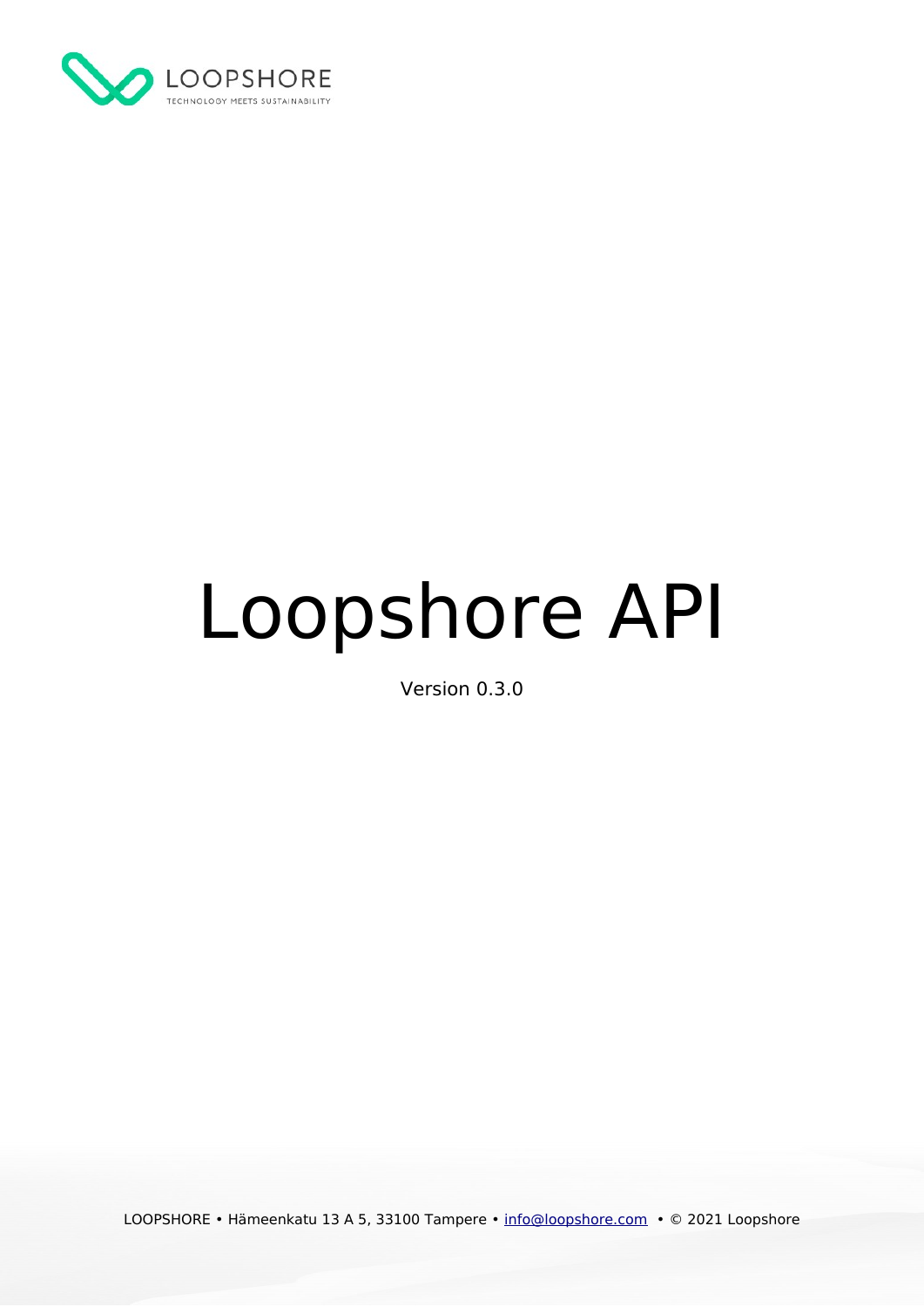

# **Table of Contents**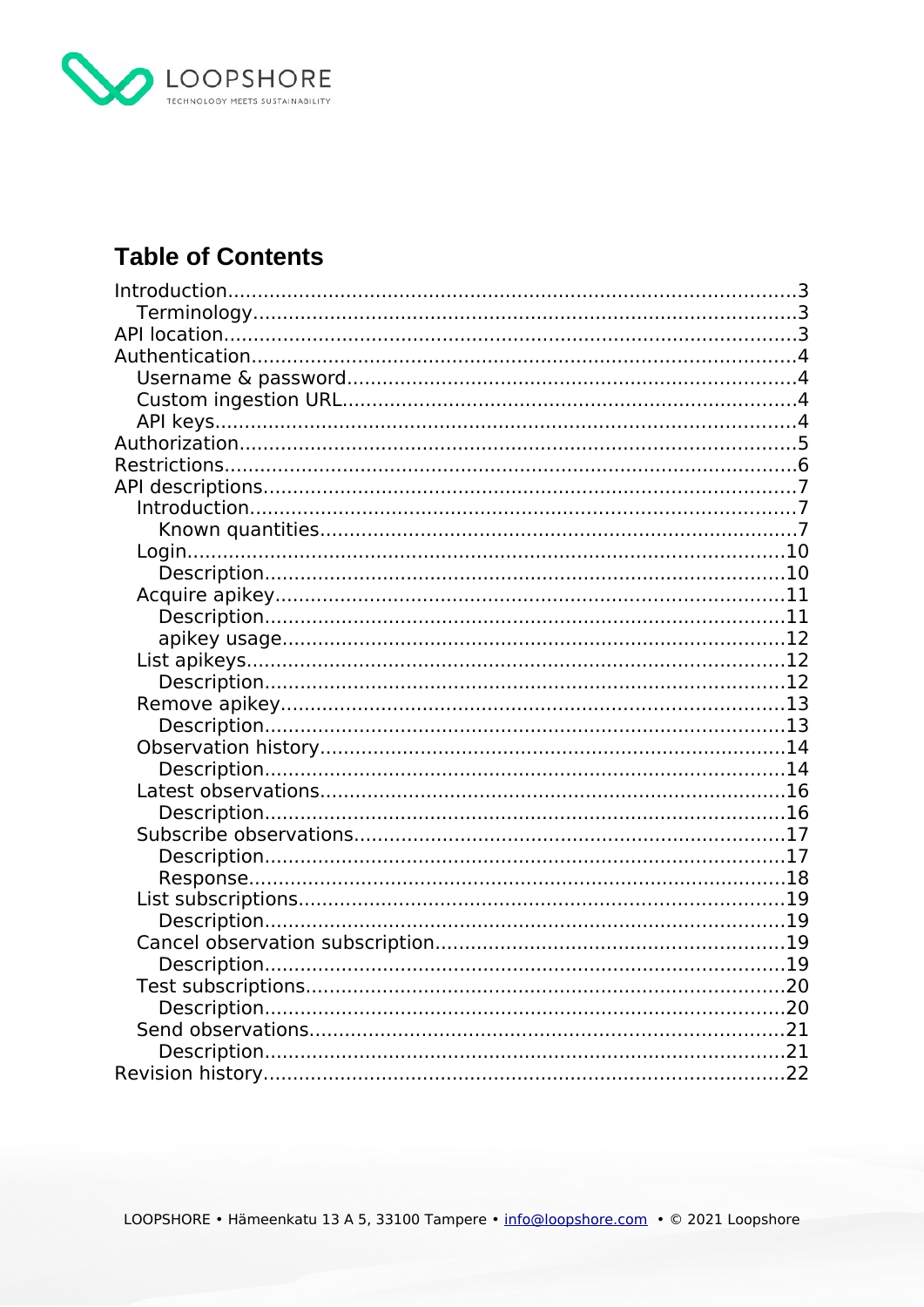

# <span id="page-2-2"></span>**Introduction**

Loopshore API contains interfaces for reading and writing environmental sensor data from and to Loopshore cloud service.

APIs are HTTP based REST APIs. Only HTTPS is supported.

# <span id="page-2-1"></span>**Terminology**

**Observation** - a Physical or logical set of value, quantity and timestamp. Usually a measurement result.

Webhook - a way to deliver device observations to 3<sup>rd</sup> party servers.

# <span id="page-2-0"></span>**API location**

| <b>Base URL</b> | https://service.loopshore.com/api |
|-----------------|-----------------------------------|
| Port            | 443.                              |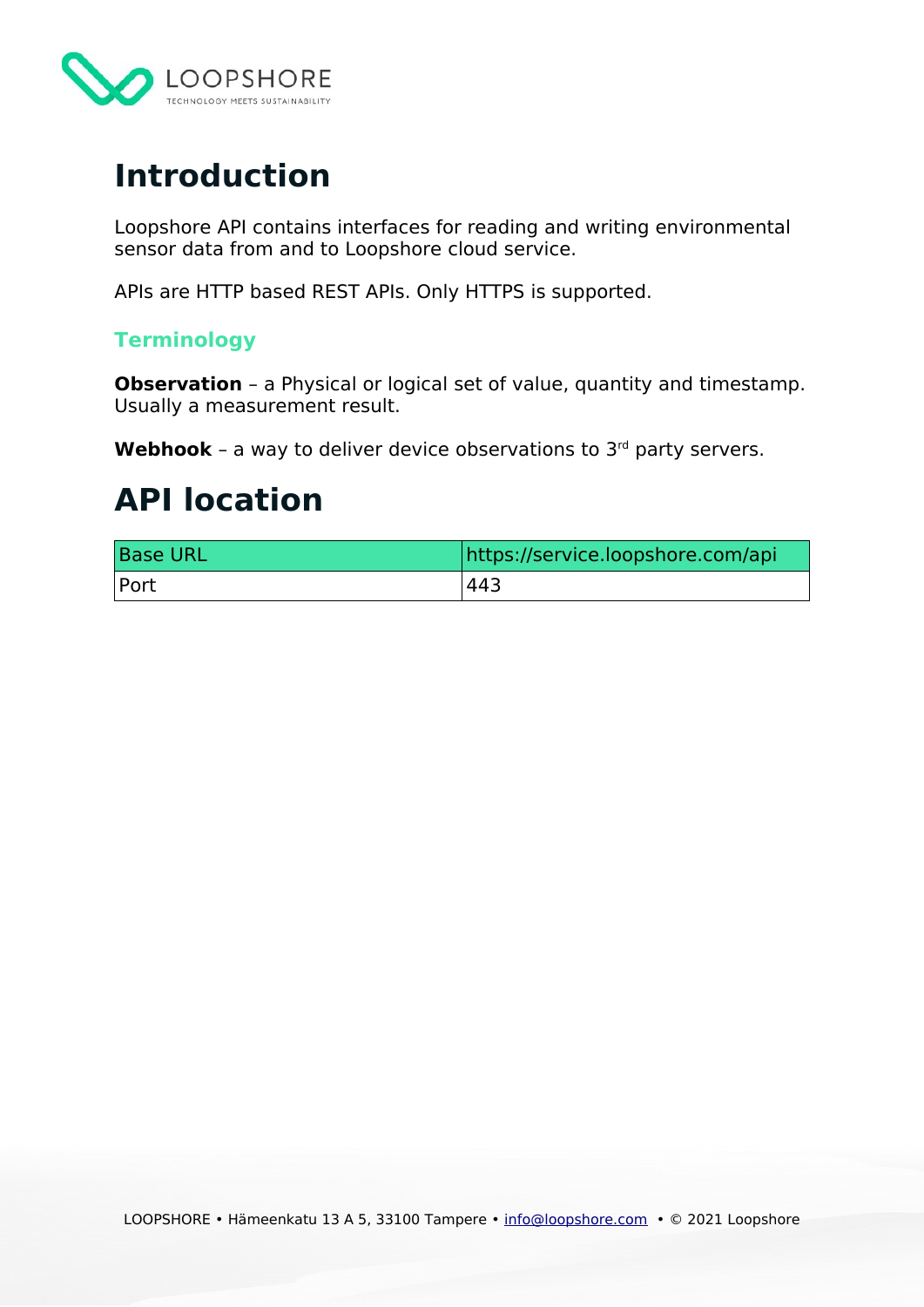

# <span id="page-3-3"></span>**Authentication**

There are three ways to authenticate to the API.

- Username and password
- API keys
- Custom ingestion URL(only for sending observations)

# <span id="page-3-2"></span>**Username & password**

You can authenticate to the API using username and password. Obtaining these credentials is out of scope of this document. Workflow is as follows

- Post credentials to /token API
- Save received session token
- Use the session token to authenticate to other APIs

# <span id="page-3-1"></span>**Custom ingestion URL**

Ask URL from Loopshore

# <span id="page-3-0"></span>**API keys**

Users can use their credentials to acquire a API key that has same privileges as the username and password. Using API key might be easier, faster and less resource consuming than acquiring the session key for each request. Note that you have to handle the API keys with same precautions as you handle the password.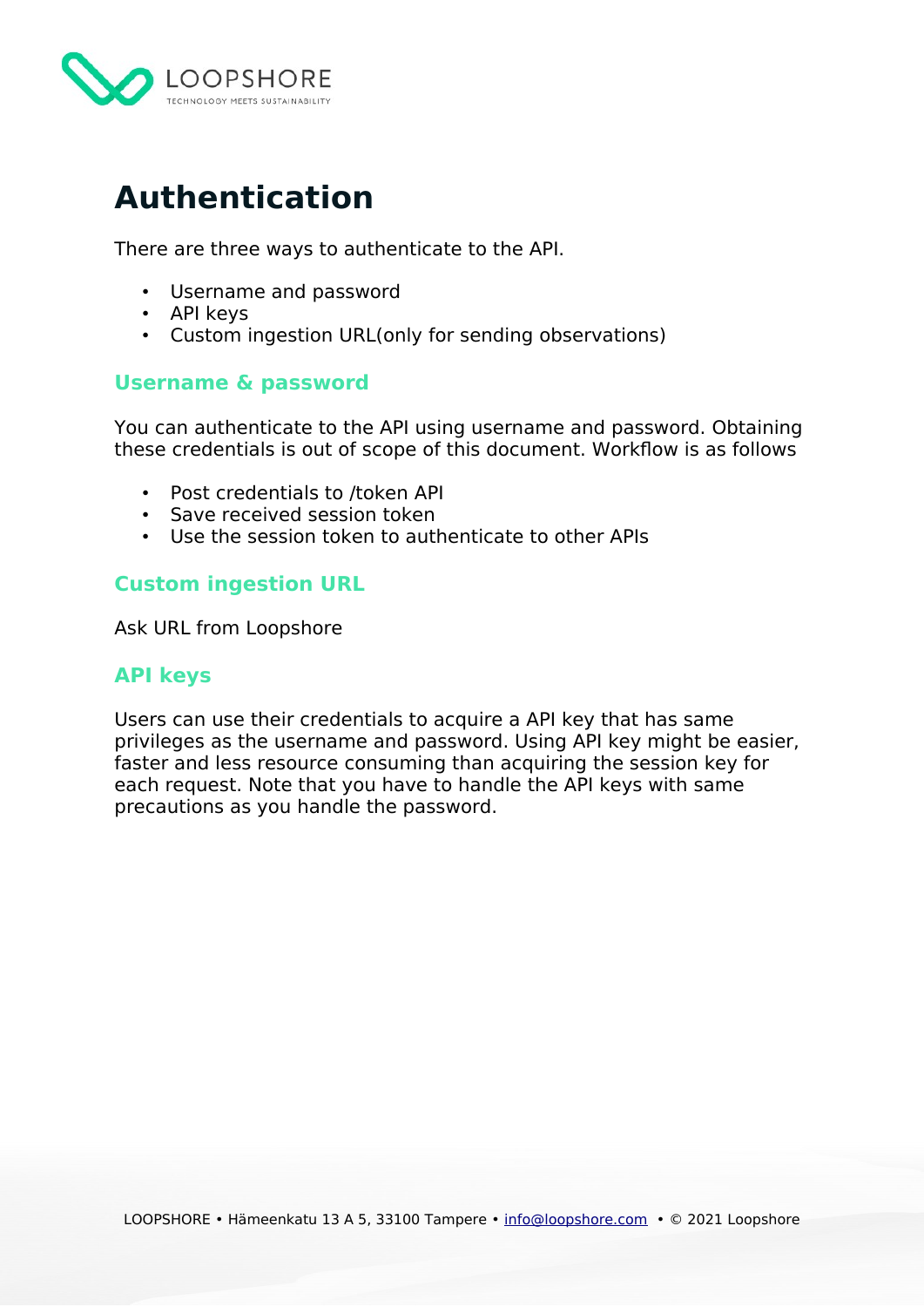

# <span id="page-4-0"></span>**Authorization**

Each user is only allowed to access the resources that are configured to the user by system admins. If you are trying to access a resource that you have not access to, 401 error code will be returned. Contact Loopshore if you think that you should have access to a resource.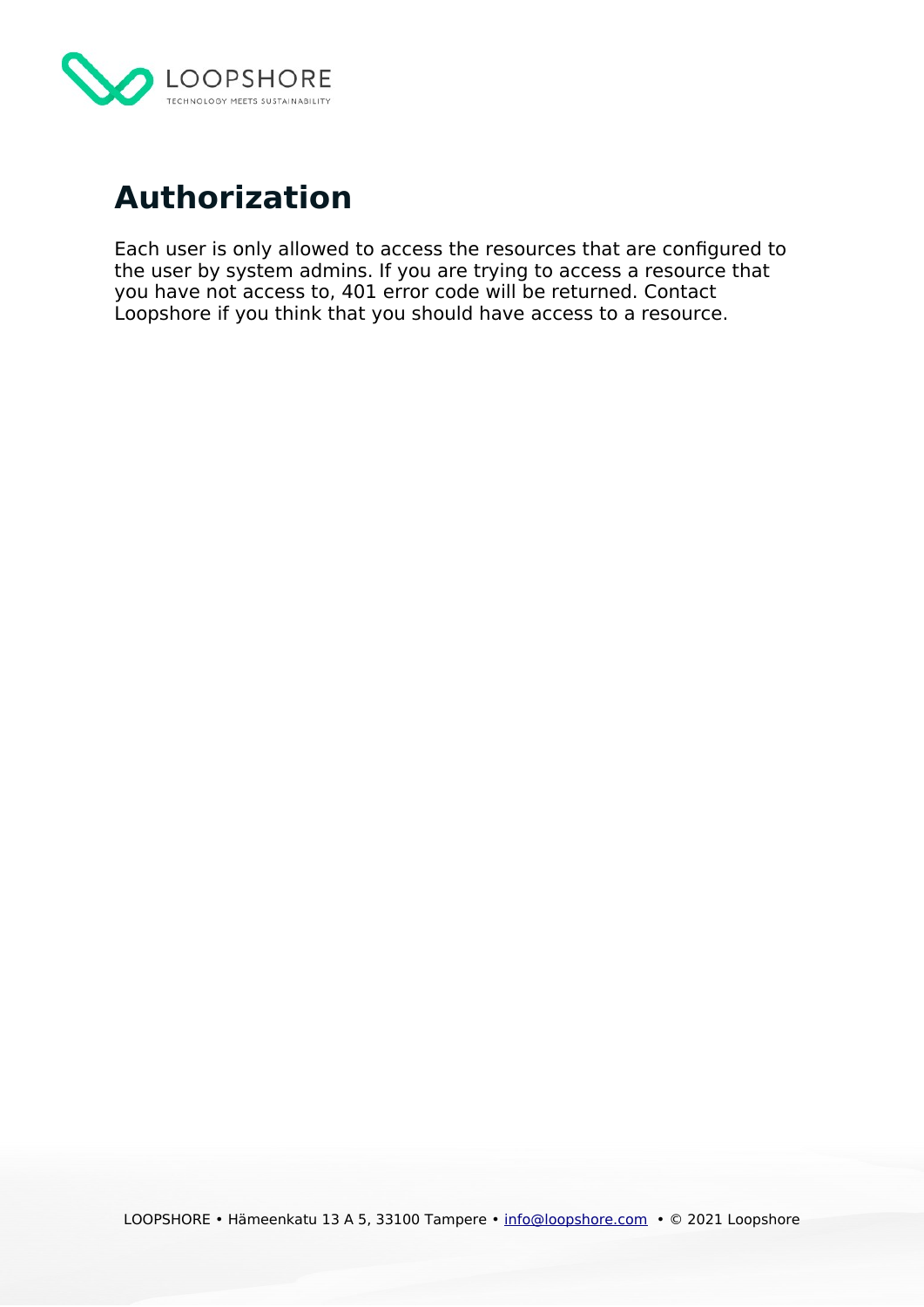

# <span id="page-5-0"></span>**Restrictions**

A reasonable usage of APIs is expected from API users. Currently reasonable usage limit is once/minute/device/day, which should cover all the normal use cases. API access may be temporarily blocked if the user exceeds this amount.

If you want to exceed this restriction, contact Loopshore.

# **Example 1**

User has access to two devices, that each report new measurements every 10 minutes. User polls the latest measurements for each device every 5 minutes.

#### **API Usage**

Devices: devices\*hours\*hourly\_rate =  $2*24*(60/10)=288$ History: devices\*hours\*hourly\_rate =  $2*24*(60/5)=576$ Total: 288+576=864 requests/24h Limit: devices\*hours\*minutes =  $2*24*60=2880$  requests/24h

24h requests(864) is well below the limit(2880) so API usage is ok.

# **Example 2**

User has access to two devices, that each report new measurements every 10 minutes. User wants to load a year's worth of history data from both devices. User fetches 15 different quantities from each device.

#### **API Usage**

Devices: devices\*hours\*hourly rate =  $2*24*(60/10)=288$ History: Measurement in a API call(5000 limit): (5000/15)=333 Hours in API call: 333/(60/10)=56 API calls needed to get 1 year history: (365\*24)/56=158 Total: 288+128=446 requests

Limit: devices\*hours\*minutes =  $2*24*60=2880$ 

requests(446) is below the limit(2880) so API usage is ok.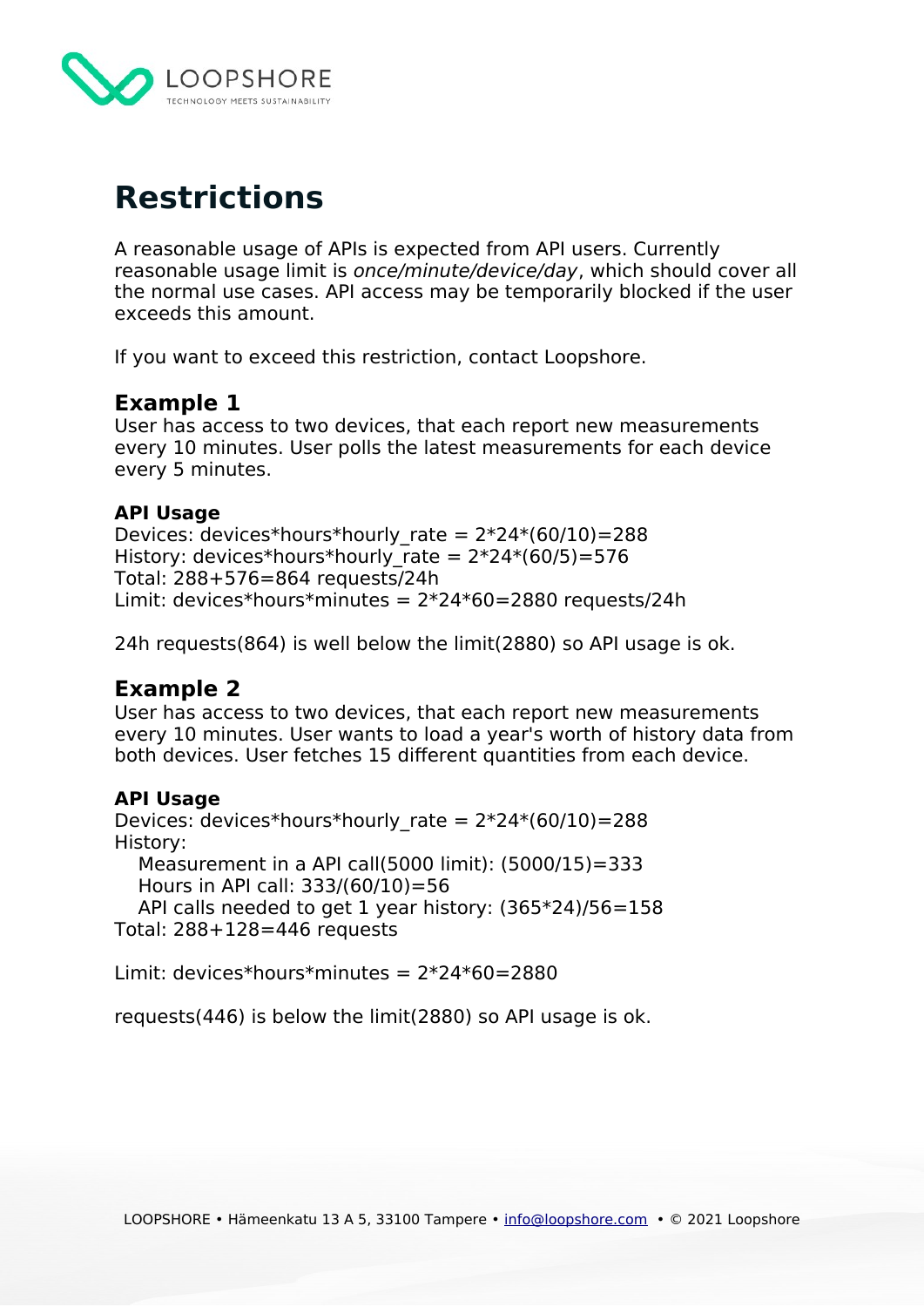

# <span id="page-6-2"></span>**API descriptions**

# <span id="page-6-1"></span>**Introduction**

APIs are HTTP REST APIs. APIs accept two types of content. *JSON* and transit+JSON. If user does not give Content-Type(in POST) or Accept header(in GET), service assumes JSON.

Normal HTTP error codes are returned in case of failures. Success code is either 200 or 204.

#### <span id="page-6-0"></span>**Known quantities**

APIs are designed so that you can practically send any kind of information/observations to the system and fetch those via APIs. There is however, some predefined and known data types that have special meaning. These should be used when possible, because then for example the user interface recognizes the types.

Quantities and units are case sensitive.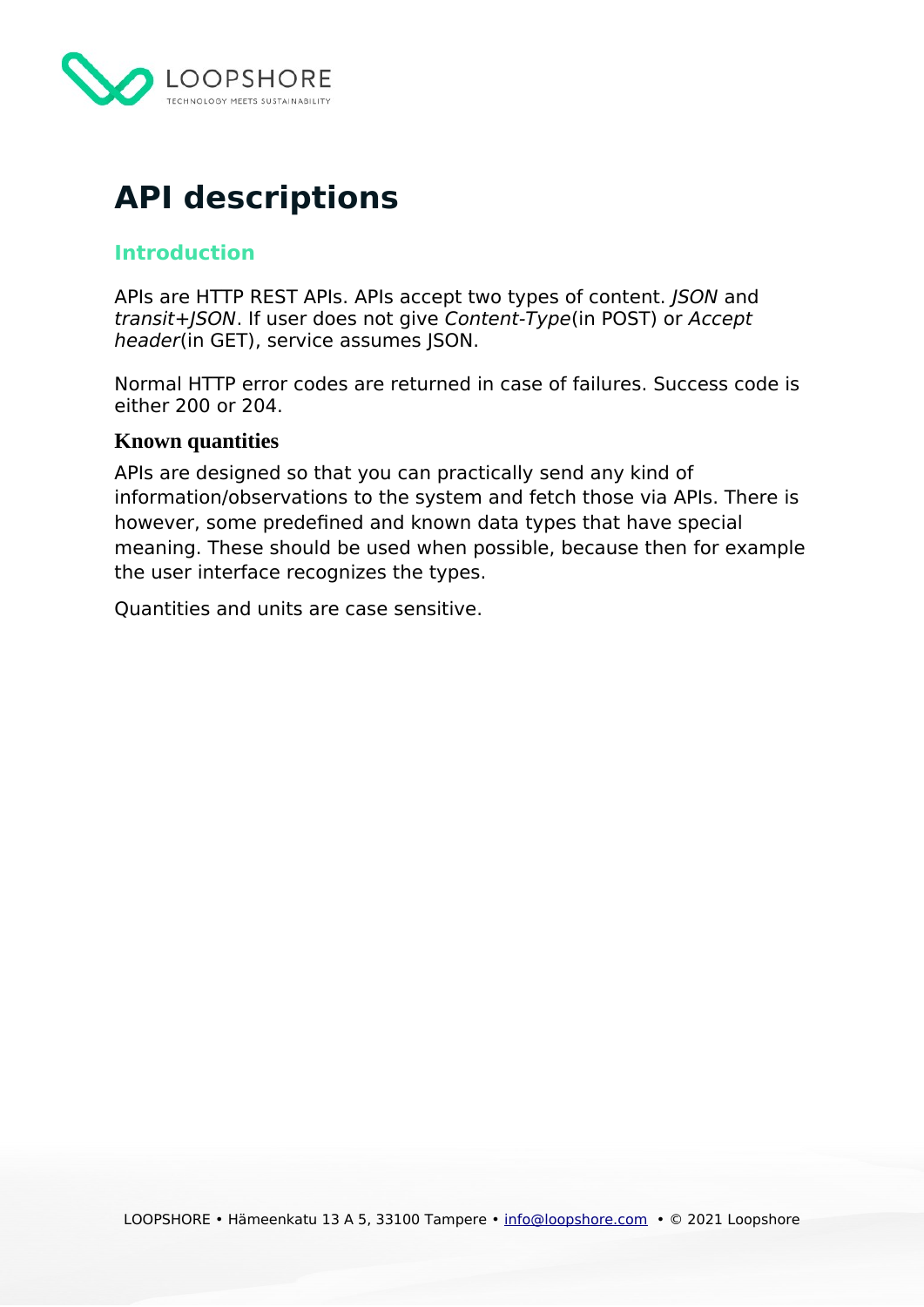

| Quantity        | Unit  | <b>Datatype</b> | <b>Description</b>                                                                                |
|-----------------|-------|-----------------|---------------------------------------------------------------------------------------------------|
| temperature     | C     | Number          | Temperature                                                                                       |
| humidity        | $\%$  | <b>Number</b>   | <b>Relative humidity</b>                                                                          |
| tvoc            | ppb   | Number          | <b>Total Volatile Organic Compounds</b>                                                           |
| co <sub>2</sub> | ppb   | <b>Number</b>   | <b>Carbon Dioxide</b>                                                                             |
| pm1p0           | uq/m3 | Number          | Particles < 1.0um                                                                                 |
| pm2p5           | ug/m3 | <b>Number</b>   | Particles < 2.5um                                                                                 |
| pm4p0           | ug/m3 | Number          | Particles < 4.0um                                                                                 |
| pm10p0          | ug/m3 | <b>Number</b>   | Particles < 10um                                                                                  |
| pressure        | hPa   | Number          | Atmospheric pressure                                                                              |
| light           | İχ    | <b>Number</b>   | Ambient light level                                                                               |
| laeqx           | dB    | Number          | A-weighted equivalent ambient sound<br>pressure level since last measurement<br>of same type      |
| lafmin          | dB    | <b>Number</b>   | A-weighted minimum sound pressure<br>level since last measurement of same<br>type                 |
| lafmax          | dB    | Number          | A-weighted maximum sound pressure<br>level since last measurement of same<br>type                 |
| <b>Izegx</b>    | dB    | <b>Number</b>   | Z-weighted equivalent ambient sound<br>pressure level since last measurement<br>of same type      |
| Izfmin          | dB    | Number          | Z-weighted minimum sound pressure<br>level since last measurement of same<br>type                 |
| <b>Izfmax</b>   | dB    | <b>Number</b>   | Z-weighted maximum sound pressure<br>level since last measurement of same<br>type                 |
| pressure diff   | Pa    | Number          | Pressure difference                                                                               |
| accxposmax      | m/s2  | <b>Number</b>   | Maximum acceleration along X-Axis in<br>positive direction since last<br>measurement of same type |
| accxnegmax      | m/s2  | Number          | Maximum acceleration along X-Axis in<br>negative direction since last<br>measurement of same type |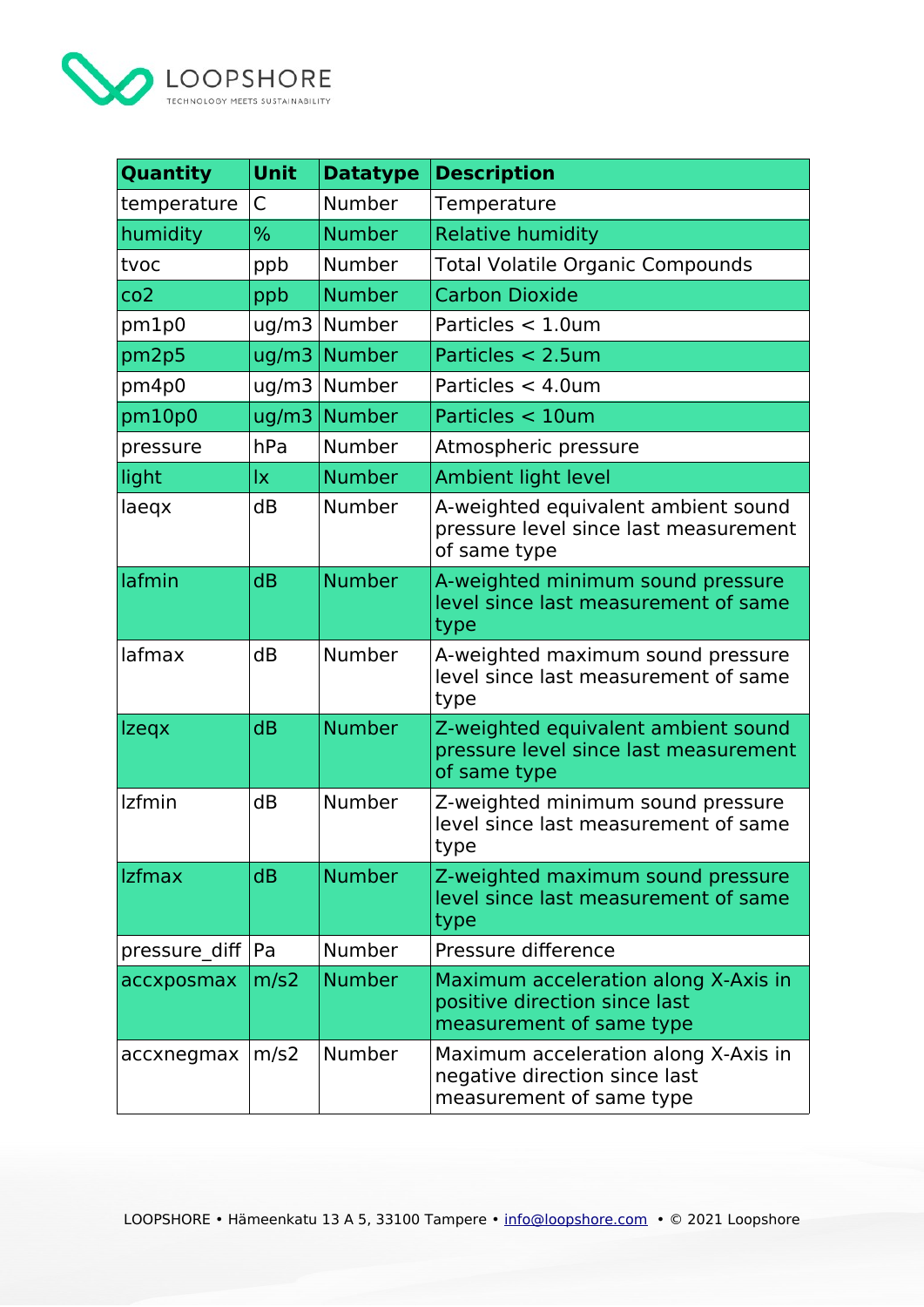

| Quantity   | <b>Unit</b> | <b>Datatype</b> | <b>Description</b>                                                                                |
|------------|-------------|-----------------|---------------------------------------------------------------------------------------------------|
| accyposmax | m/s2        | <b>Number</b>   | Maximum acceleration along Y-Axis in<br>positive direction since last<br>measurement of same type |
| accynegmax | m/s2        | Number          | Maximum acceleration along Y-Axis in<br>negative direction since last<br>measurement of same type |
| acczposmax | m/s2        | <b>Number</b>   | Maximum acceleration along Z-Axis in<br>positive direction since last<br>measurement of same type |
| accznegmax | m/s2        | Number          | Maximum acceleration along Z-Axis in<br>negative direction since last<br>measurement of same type |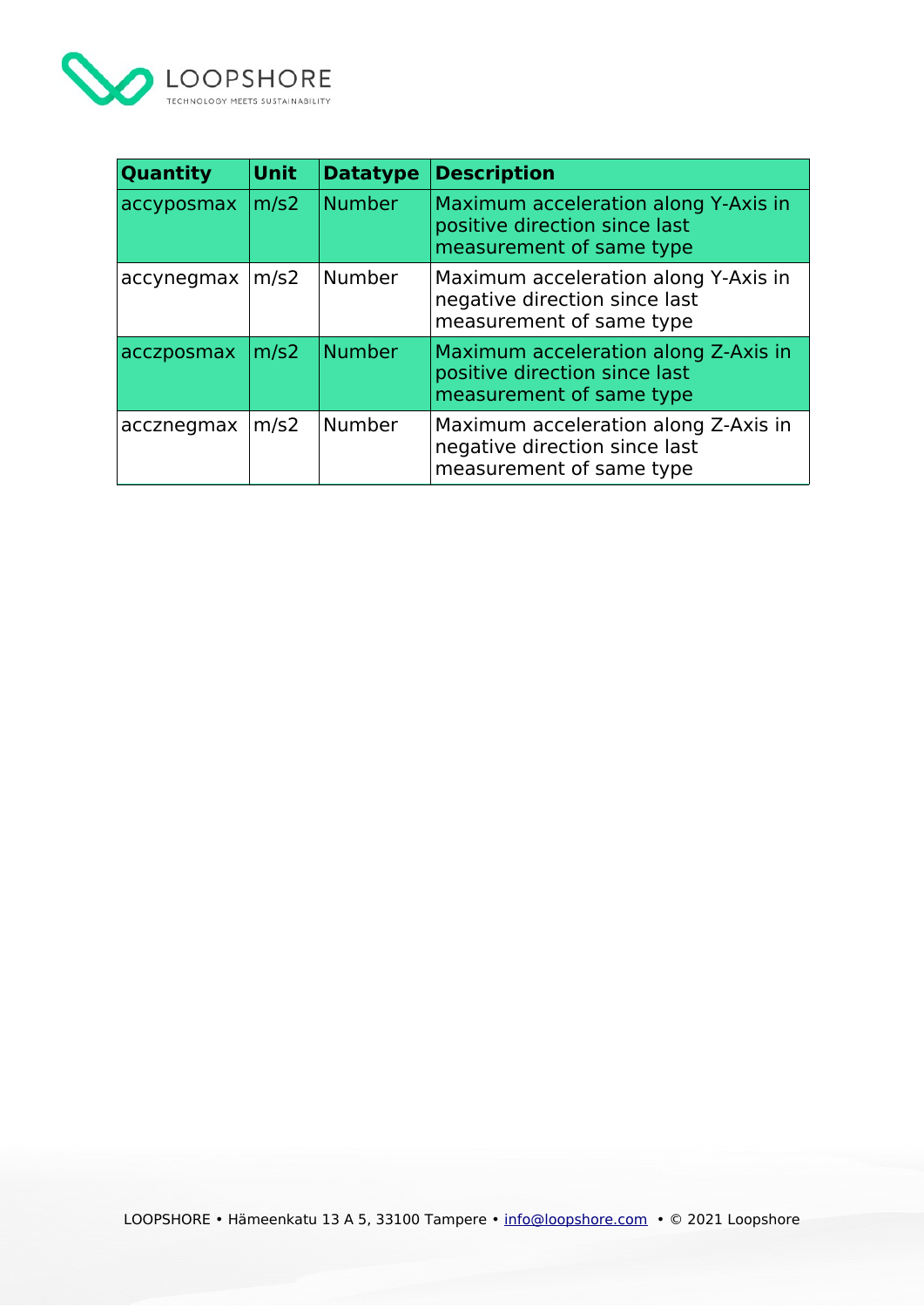

# <span id="page-9-1"></span>**Login**

| <b>Method</b> | Location |
|---------------|----------|
| POST          | token    |

| <b>Body</b>  | <b>Optional</b> | Datatype |
|--------------|-----------------|----------|
| <b>Iname</b> | no              | String   |
| password     | no              | String   |

#### <span id="page-9-0"></span>**Description**

Acquire a session cookie that can be used to authenticate following requests. On successful request, response sets a cookie using Set-Cookie header.

#### **Example response header**

Set-Cookie: jabster\_token=<token>;Max-Age=1234

#### **Example use of cookie in a request**

Cookie: jabster\_token=<token>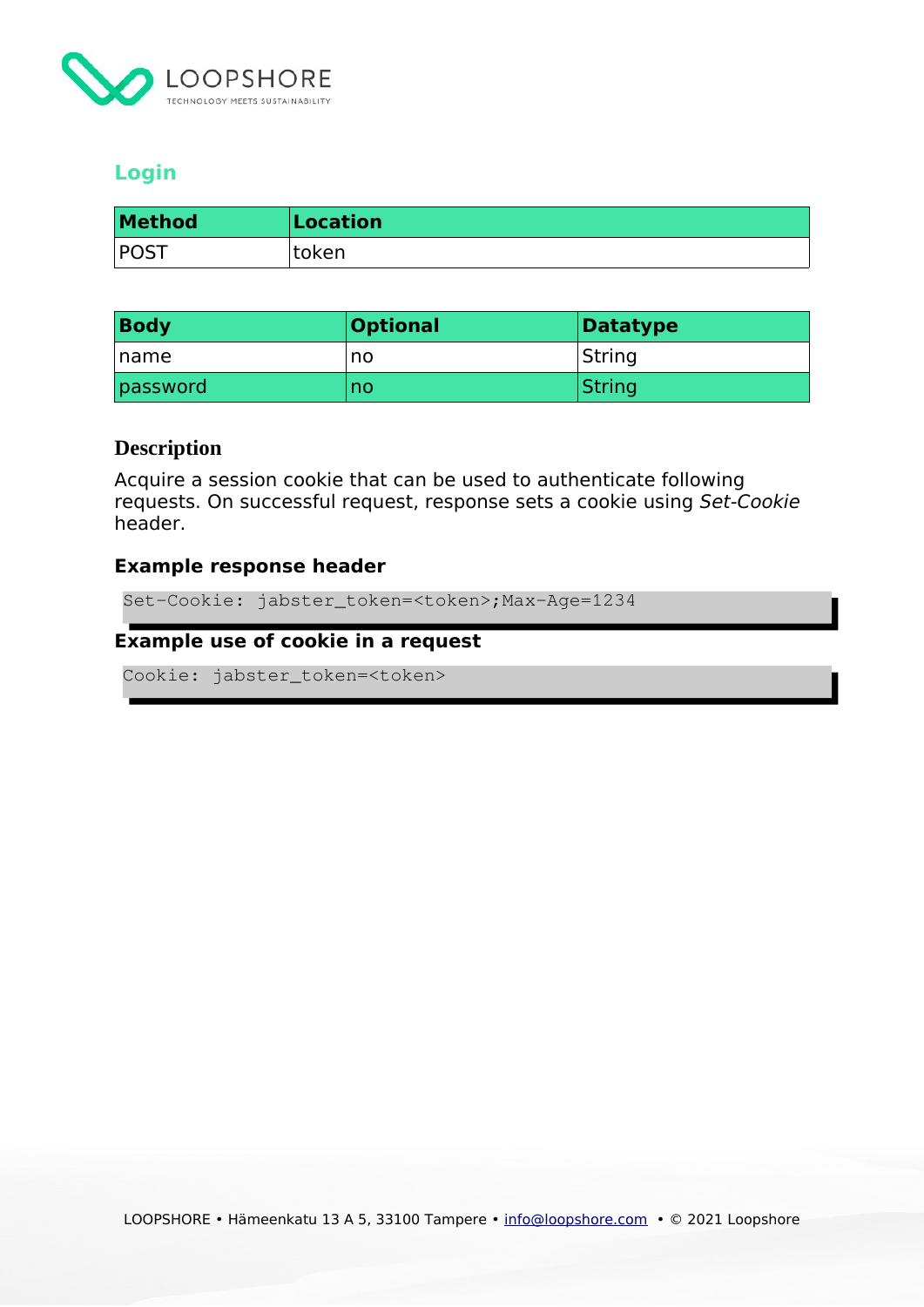

# <span id="page-10-1"></span>**Acquire apikey**

| <b>Method</b> | Location |
|---------------|----------|
| POS.          | api key  |

| <b>Body</b> | <b>Optional</b> | Datatype |
|-------------|-----------------|----------|
| key-name    | no              | String   |

#### <span id="page-10-0"></span>**Description**

Acquire an apikey(random hextring) that can be used instead of session style login. **key-name** is a documentary string that can be used to identify different keys.

Response contains a **secret-key** that can be used in HTTP header to authenticate a user. Treat the **secret-key** with the same precautions as a password.

There is no way to recover a lost **secret-key**. In case a **secret-key** is lost, make a new one and preferably delete the lost key from the service.

**id** is used to identify a key in other APIs.

#### **Example request**

```
{
  "key-name": "my-api-key"
```
# **Example response**

}

}

{

}

{

}

```
{
"id": 123, "secret-key": "ccb22ee3fe90ce30d20654ee214307755806f53dbb84"
 "secret-key": "ccb22ee3fe90ce30d20654ee214307755806f53dbb84"
```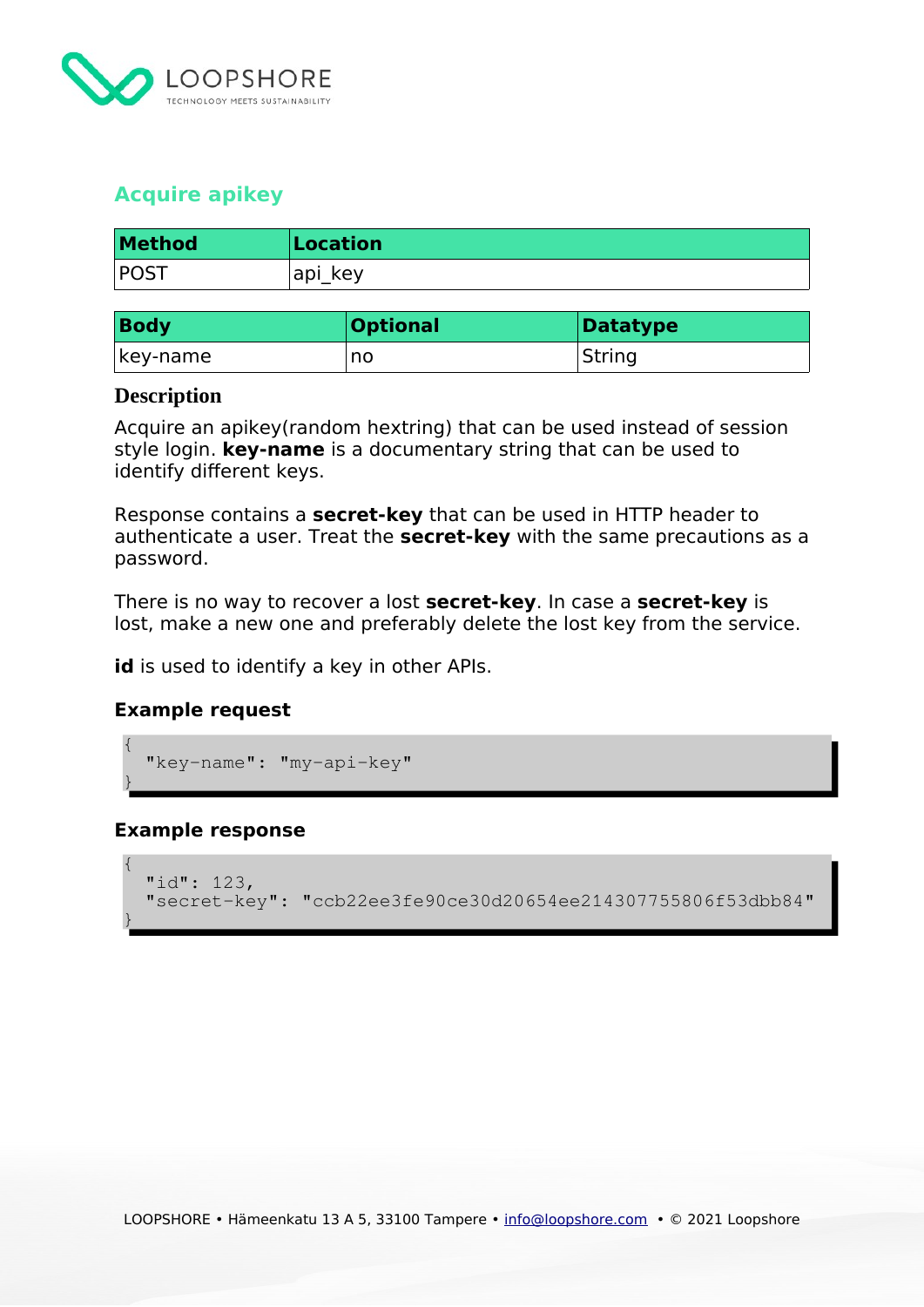

## <span id="page-11-2"></span>**apikey usage**

Apikey is used by putting the key to HTTP header with name **x-api-key**.

## **Example header**

"x-api-key:ccb22ee3fe90ce30d20654ee214307755806f53dbb84"

# <span id="page-11-1"></span>**List apikeys**

| <b>Method</b> | Location |
|---------------|----------|
| <b>GET</b>    | api key  |

# <span id="page-11-0"></span>**Description**

List all the user's api-keys with **key-name** and **id**.

## **Example response**

```
{
"id": 123, "key-name": "my-api-key"
 "key-name": "my-api-key"
}
{
}
```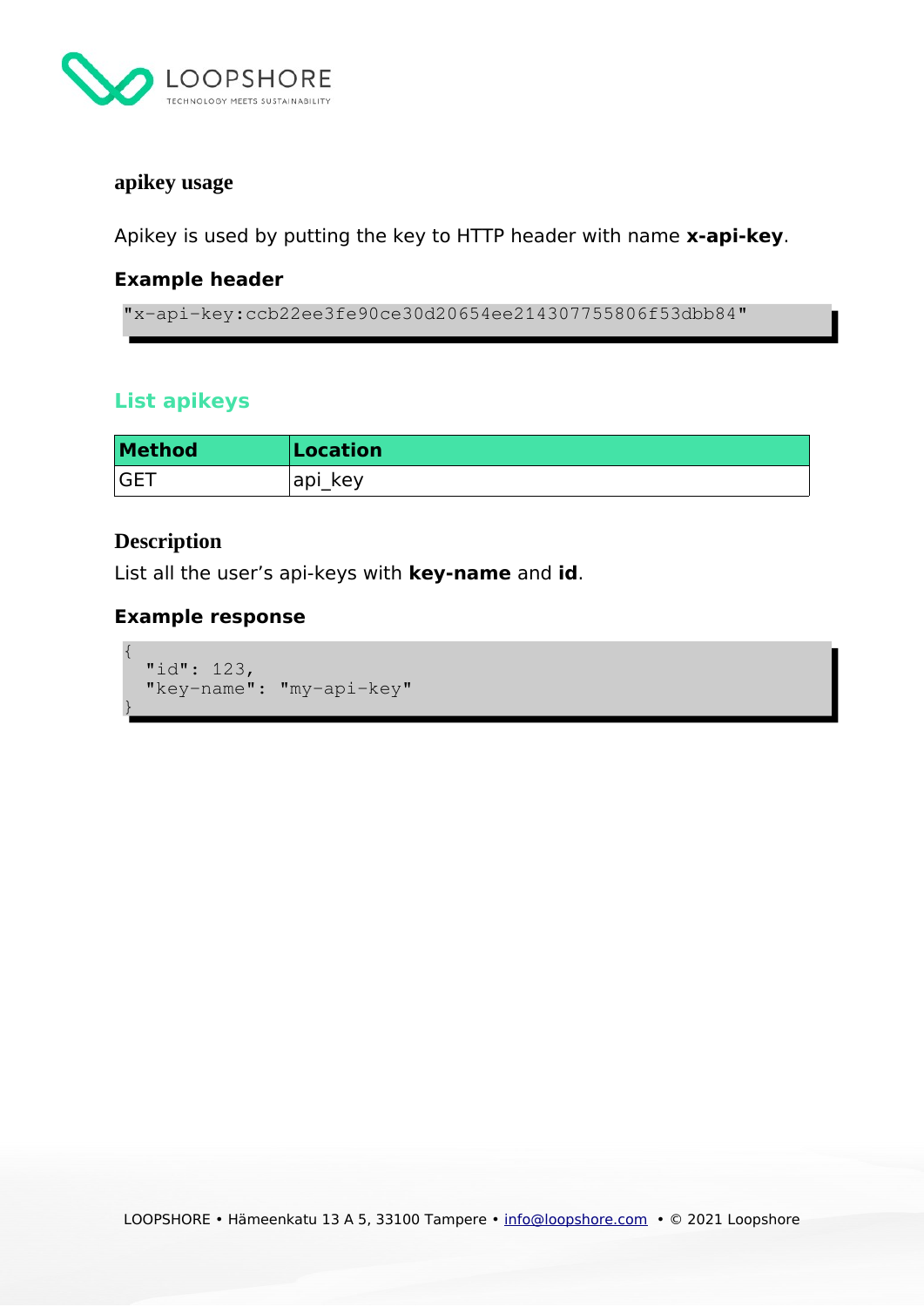

# <span id="page-12-1"></span>**Remove apikey**

| <b>Method</b> | Location |
|---------------|----------|
| <b>DELETE</b> | api key  |

| <b>Body</b> | <b>Optional</b> | Datatype |
|-------------|-----------------|----------|
| id          | no              | Number   |

# <span id="page-12-0"></span>**Description**

Removes an api-key from the service.

# **Example request**

{ "id": 123 } { }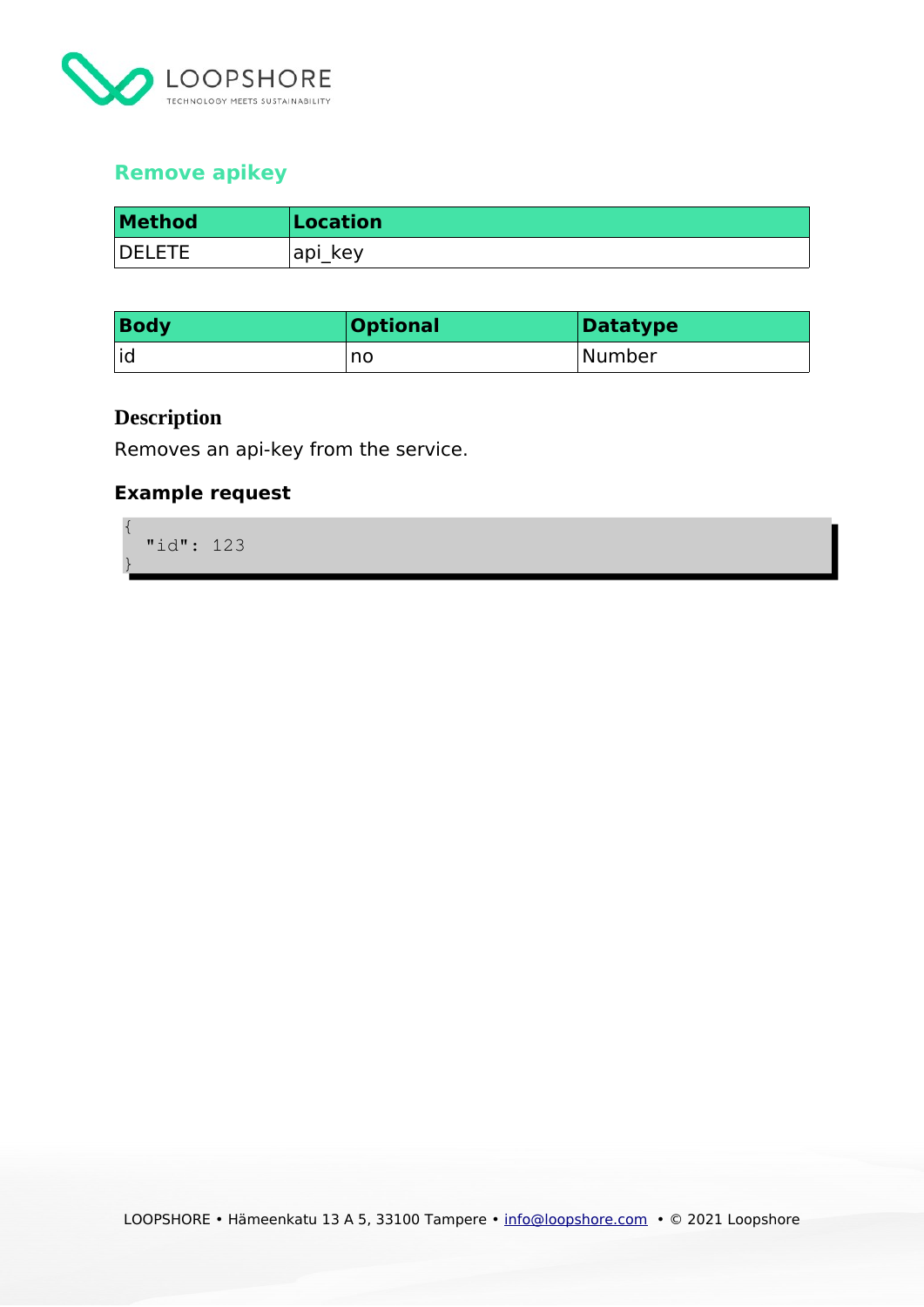

# <span id="page-13-1"></span>**Observation history**

| <b>Method</b> | Location                            |
|---------------|-------------------------------------|
| <b>GET</b>    | observation/read/device/{device-id} |

| <b>Parameter</b> | <b>Optional</b> | <b>Type</b> | Datatype         |
|------------------|-----------------|-------------|------------------|
| device-id        | no              | path        | <b>String</b>    |
| start            | no              | query       | String (RFC3339) |
| end              | yes             | query       | String(RFC3339)  |
| quantity         | yes             | query       | $\sf{String}$    |

#### <span id="page-13-0"></span>**Description**

Returns all observations for given **device-id** from the **start** timestamp to current time.

Result is limited to 5000 observations.

Optionally, **end** timestamp and **quantity** filter can be given.

**start** time is inclusive and **end** time is exclusive.

Result is a JSON list of objects where each object presents a single quantity-value-time observation. Timestamp, value and quantity are always present. Unit is optional.

#### **Response example**

```
[\left\{\begin{array}{c} \end{array}\right. "timestamp": "2021-02-03T11:29:31.229Z",
 "timestamp": "2021-02-03T11:29:31.229Z",
 "value": 21.4,
 "value": 21.4,
 "quantity": "temperature",
 "quantity": "temperature",
 "unit": "C"
 "unit": "C"
\frac{1}{2},
 \mathcal{A} "timestamp": "2021-02-03T11:23:12Z",
 "timestamp": "2021-02-03T11:23:12Z",
walue": 442,
 "quantity": "co2",
 "quantity": "co2",
 "unit": "PPM"
 "unit": "PPM"
\begin{matrix} \downarrow \\ \downarrow \end{matrix}]
\left\{\right.]
```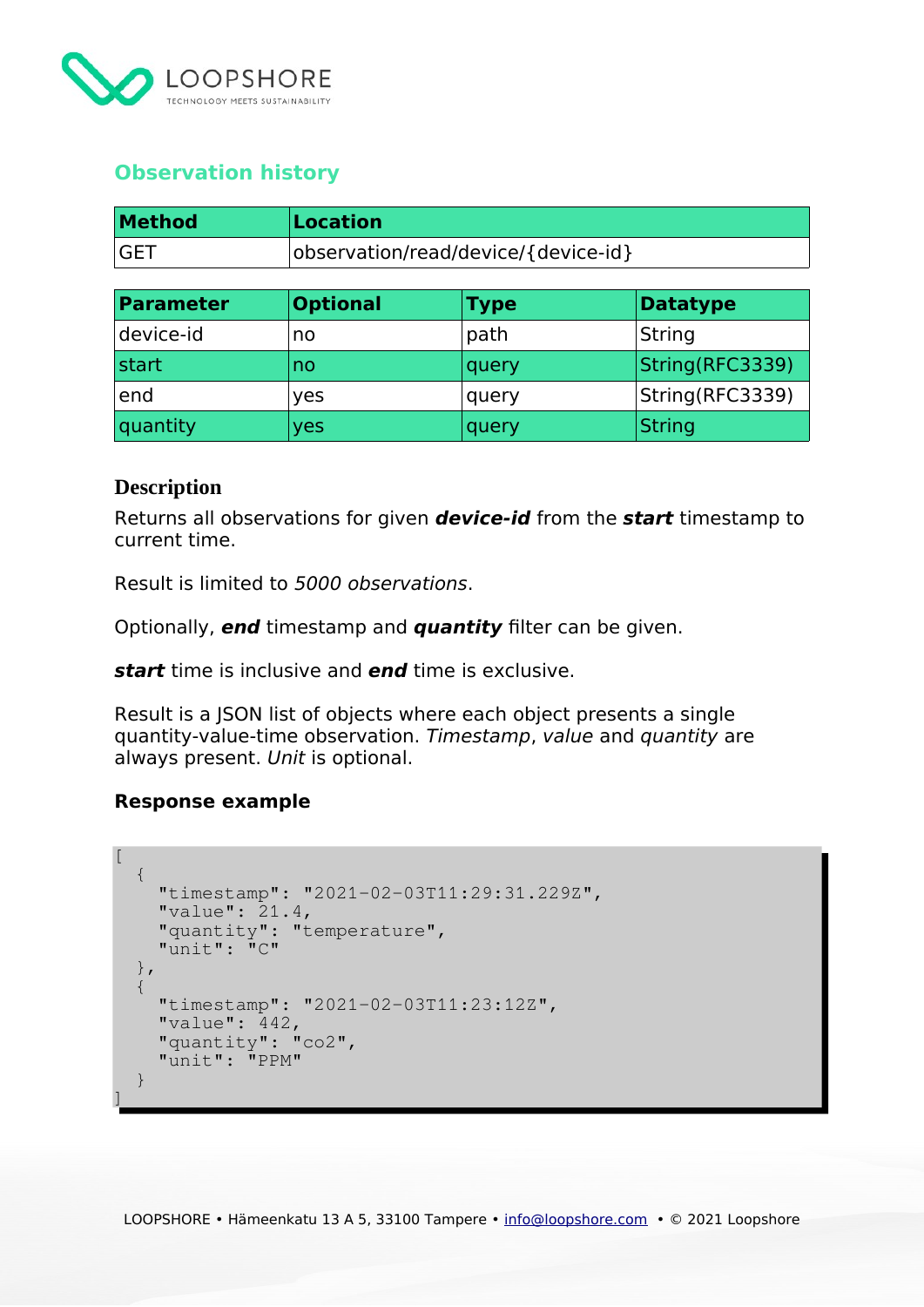

#### **Usage example**

You want to get one year history of temperature from a device. You know that a device sends data mostly with once / 10 minute intervals. This means that you get 6x24=144 datapoints in a day and 144x30=4320 datapoints in a month. This falls within API 5000 result rows limit.

Because start time is inclusive and end time is exclusive, you can now call the API like this:

```
/read/device/my-device-id?start=2020-01-
01T00%3A00%3A00Z&quantity=temperature&end=2020-02-
00T00%3A00%3A00Z
```

```
/read/device/my-device-id?start=2020-02-
01T00%3A00%3A00Z&quantity=temperature&end=2020-03-
00T00%3A00%3A00Z
```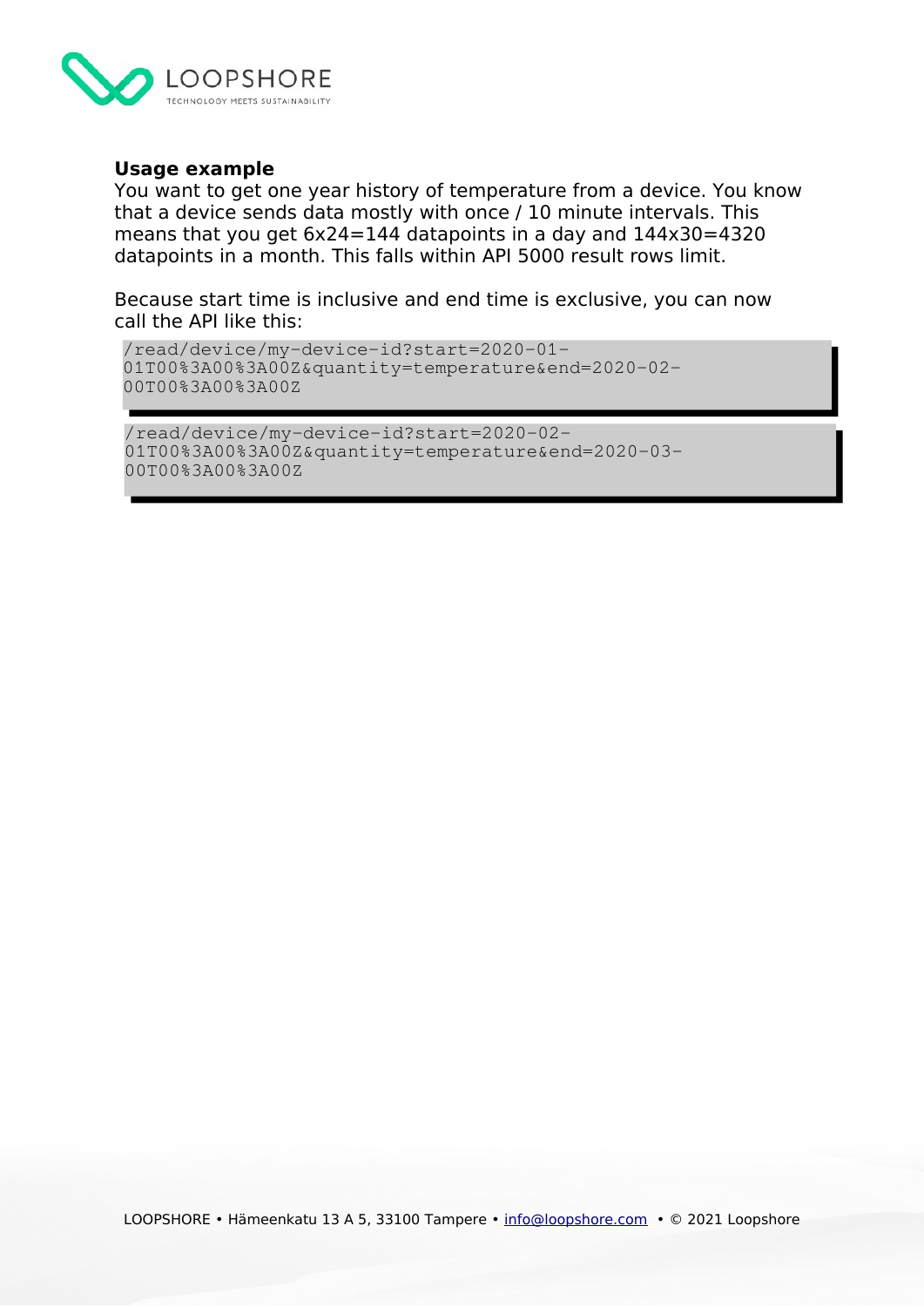

# <span id="page-15-1"></span>**Latest observations**

| <b>Method</b> | Location                                        |
|---------------|-------------------------------------------------|
| <b>GET</b>    | observation/read/device/{device-id}/last-values |

| <b>Parameter</b> | <b>Optional</b> | <b>Type</b> | Datatype |
|------------------|-----------------|-------------|----------|
| device-id        | no              | path        | String   |

# <span id="page-15-0"></span>**Description**

Returns the latest observations of each quantity for given **device-id**.

This API is optimized for "poll latest observations" use case.

## **Response example**

```
[ \ ]\{ "timestamp": "2021-02-03T11:29:31.229Z",
 "timestamp": "2021-02-03T11:29:31.229Z",
 "value": 21.4,
"quantity": "temperature",
 "unit": "C"
\begin{matrix} \downarrow \\ \downarrow \end{matrix}]
     "value": 21.4,
 "quantity": "temperature",
 "unit": "C"
]
```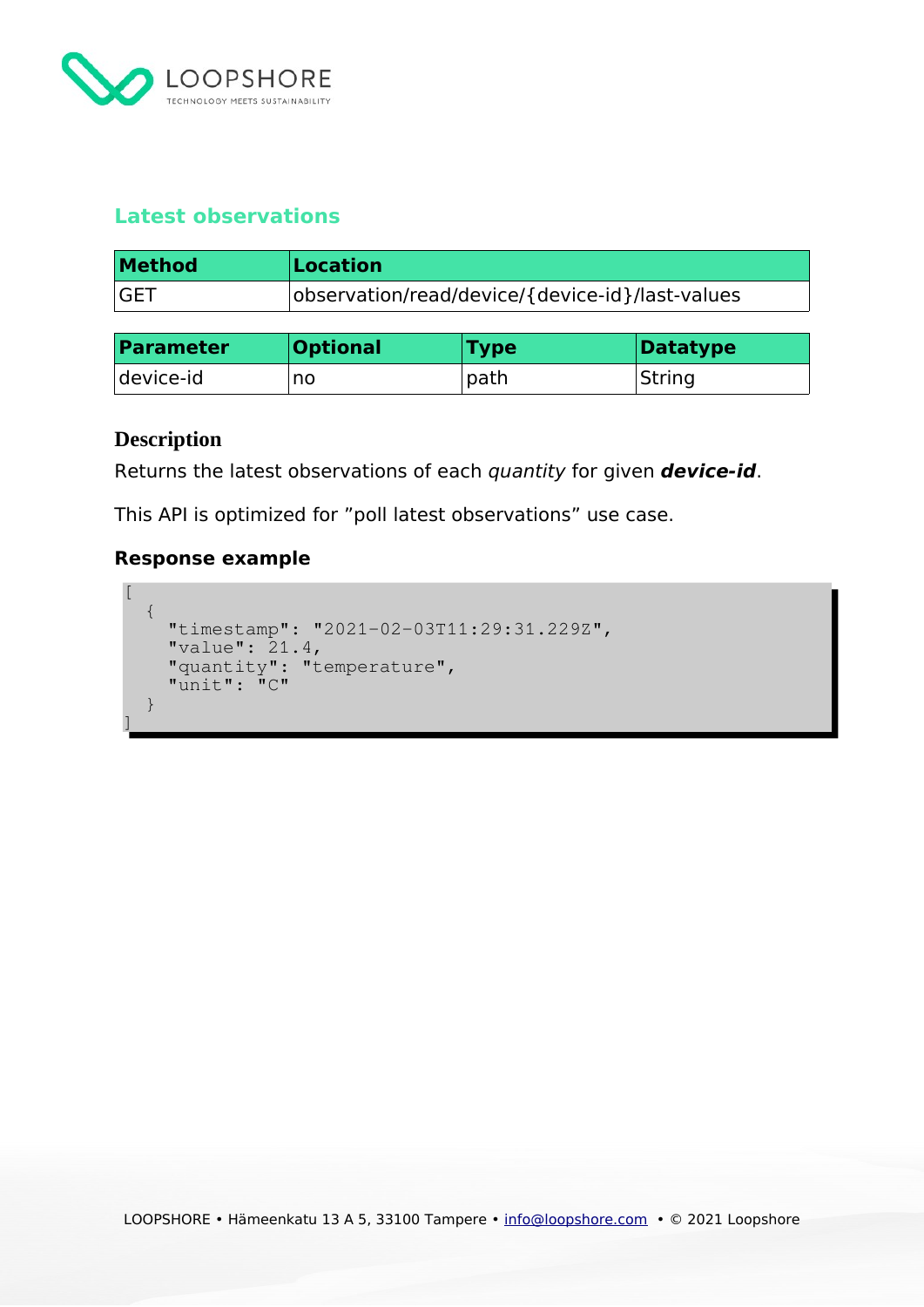

# <span id="page-16-1"></span>**Subscribe observations**

| <b>Method</b> | Location |
|---------------|----------|
| $ $ POST      | webhook! |

| <b>Body</b> | <b>Optional</b> | <b>Datatype</b>           |
|-------------|-----------------|---------------------------|
| url         | no              | String <sup>*1</sup>      |
| device-id   | yes             | String <sup>*2</sup>      |
| scope       | yes             | String <sup>*2</sup>      |
| x-headers   | yes             | JSON object* <sup>3</sup> |

**\*1** This has to be a valid url that accepts data as described in Test subscriptions chapter. HTTP or HTTPS accepted as protocol. **\*2** Either device-id or scope for the webhook has to be given, but not both.

**\*3** Any valid HTTP header in {key:value} format

#### <span id="page-16-0"></span>**Description**

{

{

}

}

Posts a new webhook either given **device-id** or **scope**.

Webhooks or subscriptions are used to subscribe data to 3rd party server in real time. When observations from device arrive to Loopshore service, it immediately forwards them to all interested stakeholders.

Webhook must contain a valid **url** where the data is to be sent.

Webhooks can be targeted to single **device-id**s or all the devices that user has access to(**scope**). Only valid value for **scope** is "all".

Optionally HTTP message sent from Loopshore can contain custom headers(**x-headers**).

#### **Simple example for single device**

```
 "url": "http://my-insecure-server.io/my-api",
 "url": "http://my-insecure-server.io/my-api",
 "device-id": "my-device-id"
 "device-id": "my-device-id"
```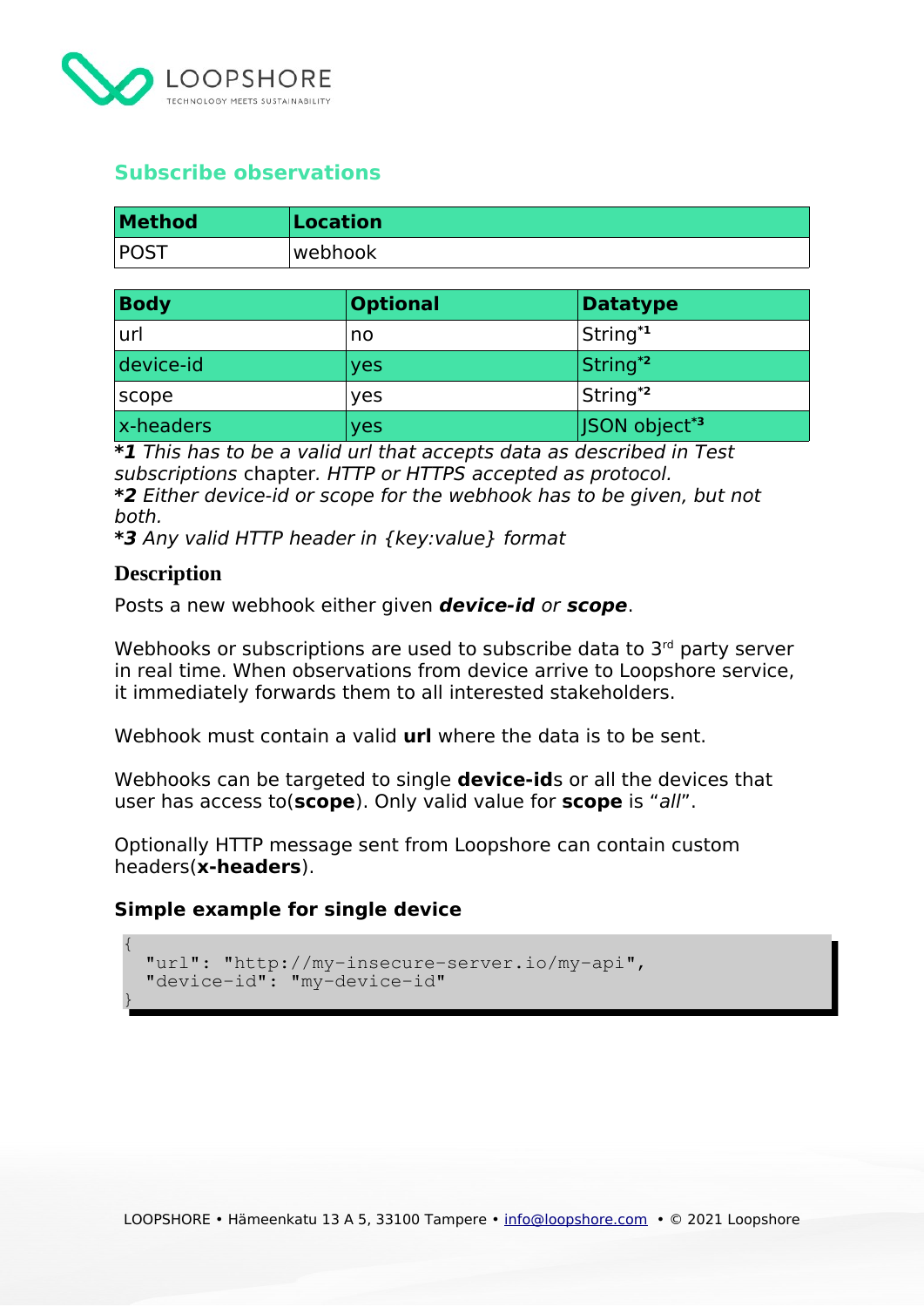

## **More complex example for all devices with custom headers**

```
{
 "url": "https://my-secure-server.io/my-api",
 "url": "https://my-secure-server.io/my-api",
 "scope": "all",
 "scope": "all",
 "x-headers": {
 "x-headers": {
 "apikey": "secret",
 "target": "all-loopshore-devices"
\}}
 "apikey": "secret",
 "target": "all-loopshore-devices"
```
# <span id="page-17-0"></span>**Response**

{

}

Response contains all the data that was posted to API plus **id** and **nonce** fields.

| <b>Body</b>   | <b>Optional</b> | <b>Datatype</b> |
|---------------|-----------------|-----------------|
| id            | no              | String(UUID)    |
| <b>Inonce</b> | no              | String          |

**id -** can be used to identify this particular webhook in other APIs.

**nonce** - is a random string that is sent along with forwarded observations and it can be used to identify what hook generated the POST.

#### **Example response**

```
{
 "id": "a0c03d18-378e-4326-b1d5-b47d9248be1e",
 "id": "a0c03d18-378e-4326-b1d5-b47d9248be1e",
 "url": "https://my-secure-server.io/my-api",
 "url": "https://my-secure-server.io/my-api",
 "scope": "all",
 "scope": "all",
 "nonce": "_izF930v",
 "nonce": "_izF930v",
 "x-headers": {
 "x-headers": {
 "apikey": "secret",
 "apikey": "secret",
 "target": "all-loopshore-devices"
 "target": "all-loopshore-devices"
\frac{1}{2},
 "device-id": null
 "device-id": null
 }
{
}
```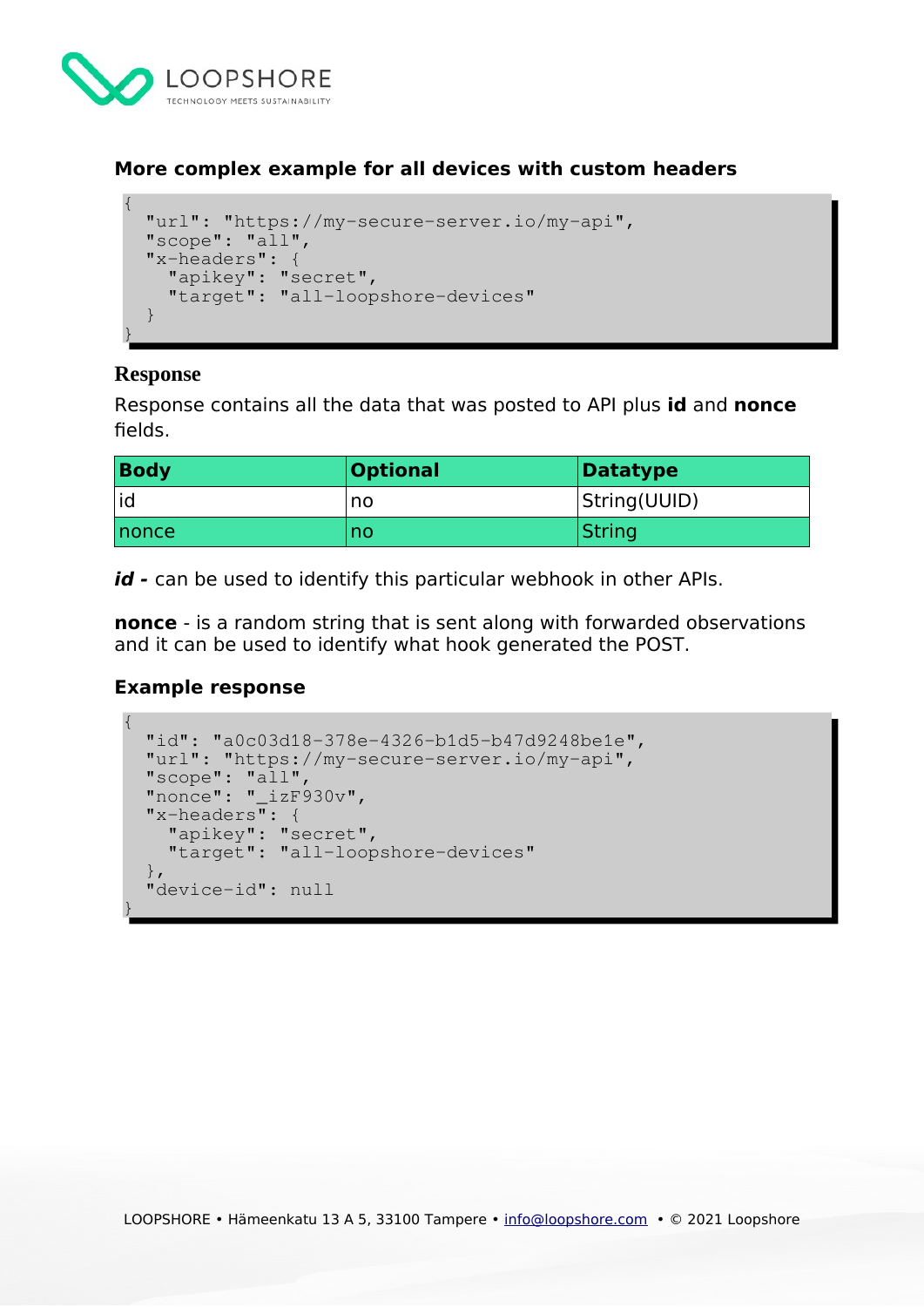

# <span id="page-18-3"></span>**List subscriptions**

| <b>Method</b> | Location |
|---------------|----------|
| <b>GET</b>    | webhook  |

#### <span id="page-18-2"></span>**Description**

This API can be used to list all the subscriptions/webhooks.

#### **Example response**

```
[ \; \{ \; "id": "a0c03d18-378e-4326-b1d5-b47d9248be1e",
 "id": "a0c03d18-378e-4326-b1d5-b47d9248be1e",
 "url": "https://my-secure-server.io/my-api",
 "url": "https://my-secure-server.io/my-api",
  "scope": "all",
 "nonce": "_izF930v",<br>"
 "x-headers": {
 "x-headers": {
 "apikey": "secret",
 "apikey": "secret",
 "target": "all-loopshore-devices"
 "target": "all-loopshore-devices"
\frac{1}{\sqrt{2}} "device-id": null
 "device-id": null
 }]
 "scope": "all",
 "nonce": "_izF930v",
}]
```
# <span id="page-18-1"></span>**Cancel observation subscription**

| <b>Method</b> | Location     |
|---------------|--------------|
| <b>DELETE</b> | webhook/{id} |

| <b>Parameter</b> | <b>Optional</b> | <b>Type</b> | Datatype     |
|------------------|-----------------|-------------|--------------|
| id               | no              | path        | String(UUID) |

#### <span id="page-18-0"></span>**Description**

This API can be used to remove a subscription.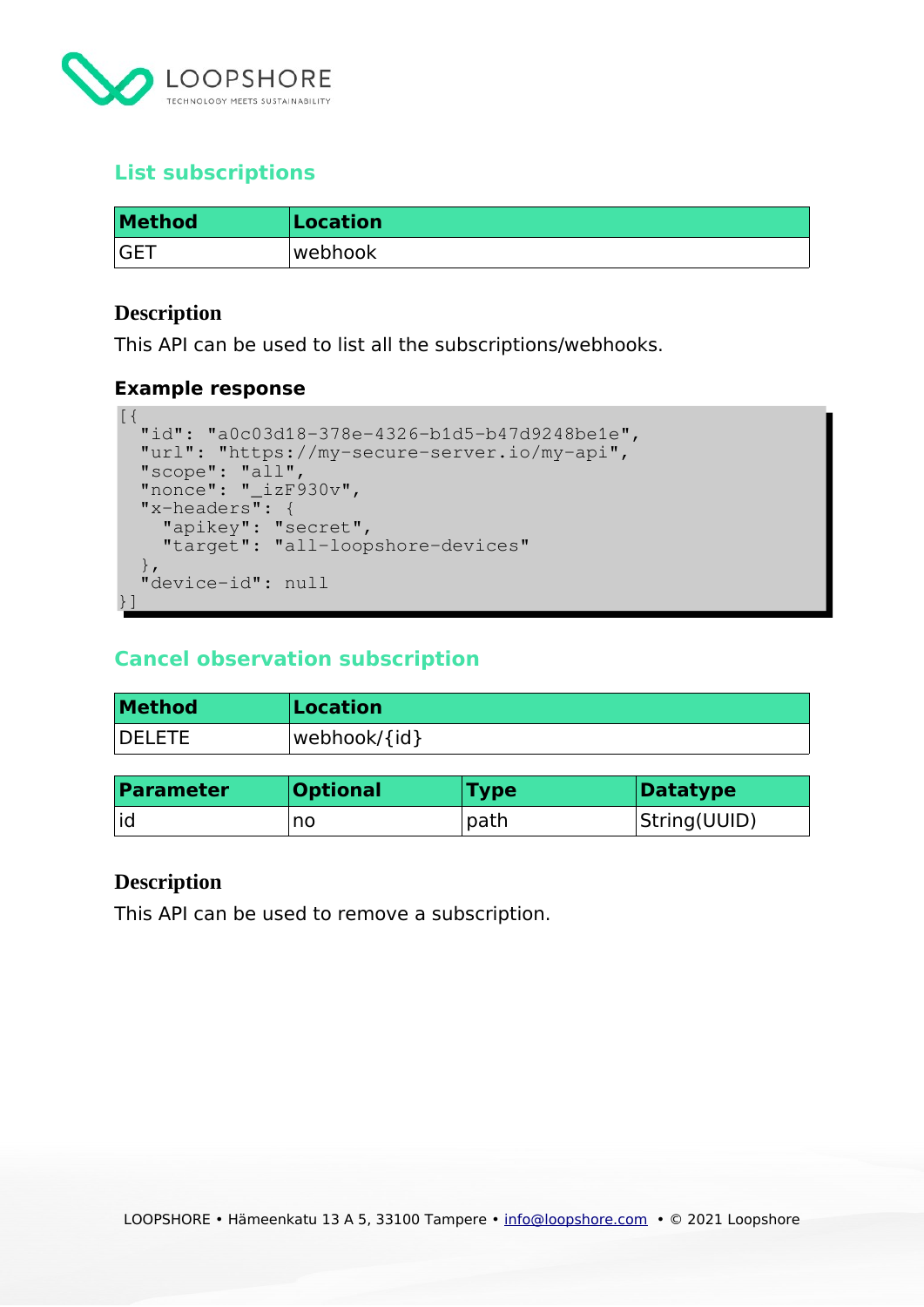

# <span id="page-19-1"></span>**Test subscriptions**

| <b>Method</b> | <b>Location</b>   |
|---------------|-------------------|
| <b>POST</b>   | webhook/{id}/test |

| <b>Parameter</b> | <b>Optional</b> | <b>Type</b> | Datatype     |
|------------------|-----------------|-------------|--------------|
| id               | no              | path        | String(UUID) |

| <b>Body</b> | <b>Optional</b> | Datatype           |
|-------------|-----------------|--------------------|
| $ $ nonce   | no              | String             |
| data        | no              | <b>JSON</b> object |

## <span id="page-19-0"></span>**Description**

{

}

Sends a test message to webhook url.

You can test your webhook counterpart by posting a custom message to this API. Service then forwards the message to your server.

**nonce** – is the nonce for the webhook **id**.

**data** - any valid JSON. When real message arrives, data contains the same data that came in to the system via Send observations API.

#### **Example message sent to url server**

```
{
\blacksquare nonce": \blacksquare izF930v",
 "data": {"my": "test data"}
 "data": {"my": "test data"}
```
**Example of message identical to real data** }

```
{
 "nonce": "_izF930v",
 "nonce": "_izF930v",
 "data": {
 "data": {
 "device-id": "123456789",
 "device-id": "123456789",
 "observations": [
 "observations": [
 \mathcal{A} "unit": "C",
 "value": 19.24,
 "value": 19.24,
 "quantity": "temperature",
 "quantity": "temperature",
 "timestamp": "2021-02-03T11:23:12Z"
 "timestamp": "2021-02-03T11:23:12Z"
\vert \hspace{.08cm} \vert,
 }
{
\left\{\begin{array}{ccc} & & \\ & & \end{array}\right\} "unit": "C",
}
```
LOOPSHORE • Hämeenkatu 13 A 5, 33100 Tampere • [info@loopshore.com](mailto:info@loopshore.com) • © 2021 Loopshore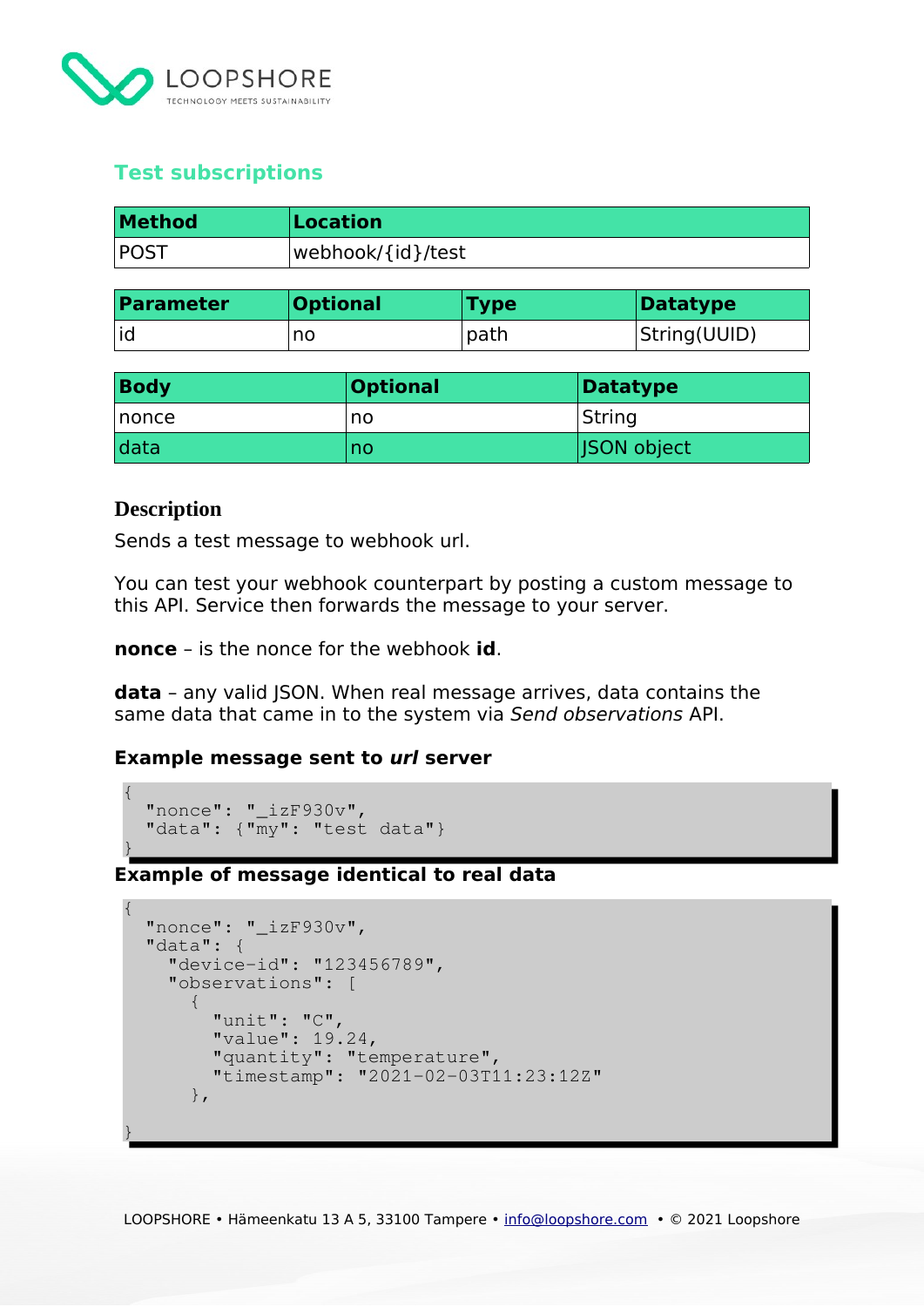

# <span id="page-20-1"></span>**Send observations**

| <b>Method</b> | Location               |
|---------------|------------------------|
| <b>POST</b>   | observation/{token}/v2 |

| <b>Body</b>           | <b>Optional</b> | <b>Datatype</b>             |
|-----------------------|-----------------|-----------------------------|
| device-id             | no              | String                      |
| observations          | no              | List(observation<br>Object) |
| observation.timestamp | no              | String(RFC3339)             |
| observation.quantity  | no              | String <sup>*1</sup>        |
| observation.value     | no              | Number/String               |
| observation.unit      | no              | String <sup>*1</sup>        |

**\*1** See known quantities chapter

# <span id="page-20-0"></span>**Description**

Posts new observations for given **device-id**. For getting your own **token**, contact loopshore.

# **Body example**

```
[\mathcal{A} "timestamp": "2021-02-03T11:29:31.229Z",
 "timestamp": "2021-02-03T11:29:31.229Z",
 "value": 21.4,
"quantity": "temperature",
"unit": "C"
\rightarrow]
\left\{\right."value": 21.4,
 "quantity": "temperature",
 "unit": "C"
 }
]
```